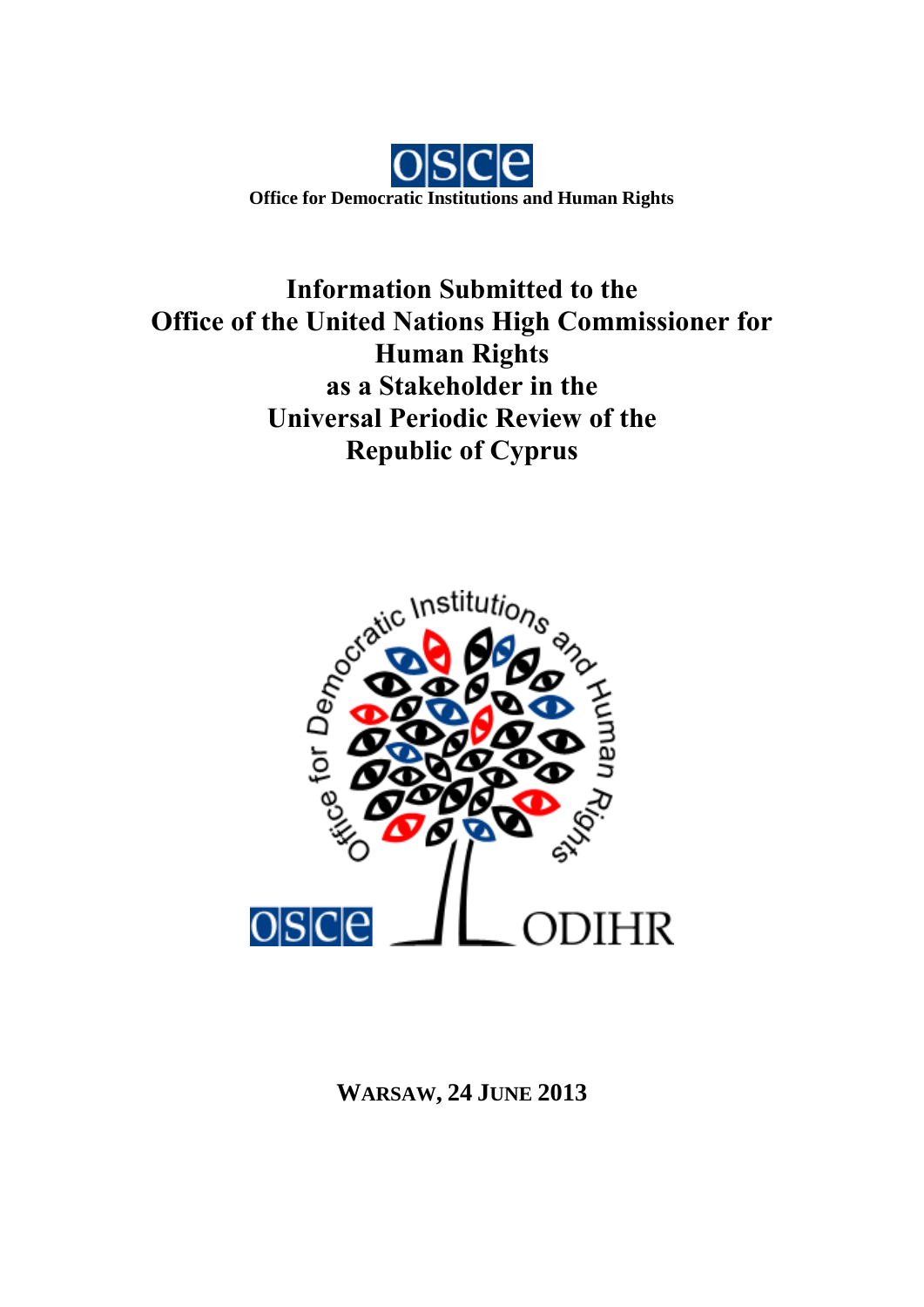**The following information is submitted by the Office for Democratic Institutions and Human Rights of the Organization for Security and Co-operation in Europe (OSCE/ODIHR) about an OSCE participating State or Partner for Co-operation under consideration in the Universal Periodic Review process:**

**Participating/Partner State:** Cyprus

**UPR Session and Date of Review:** 18th Session, January – February 2014

# **Background**

Cyprus has been a participating State in the former Conference for Security and Co-operation in Europe (CSCE) and the present Organization for Security and Co-operation in Europe (OSCE) since 1975 and has thus undertaken and recently reaffirmed a wide range of political commitments in the "human dimension" of security as outlined in relevant OSCE documents.<sup>1</sup> The OSCE Office for Democratic Institutions and Human Rights (OSCE/ODIHR) has been mandated by OSCE participating States, including Cyprus, to assist them in implementing their human dimension commitments. OSCE/ODIHR assistance includes election observation and assessment activities as well as monitoring and providing assessments, advice and recommendations relating to implementation of commitments in the fields of human rights, democracy, tolerance and non-discrimination, and the situation of Roma and Sinti in the OSCE area. The present submission provides publicly available country-specific information that may assist participants in the Universal Periodic Review process in assessing the situation in Cyprus and its implementation of past recommendations, as well as to formulate new recommendations that may be relevant to enhancing the enjoyment of human rights and fundamental freedoms in Cyprus.

#### **Overview of this Submission**

Upon invitation, the OSCE/ODIHR deployed an Election Assessment Mission (EAM) for the 22 May 2011 Parliamentary Elections and a Needs Assessment Mission (NAM) prior to the 17 February 2013 presidential election in Cyprus. Information about the EAM for the 2011 elections and the NAM prior to the 2013 election is summarized below, and reports from these Missions are annexed.

The authorities in Cyprus and other sources have provided information to ODIHR most recently for its 2011 annual report on *Hate Crimes in the OSCE Region: Incidents and Responses*. This information is described below.

# **Elections**

1

<sup>1</sup> OSCE Office for Democratic Institutions and Human Rights, *Compendium of OSCE Human Dimension Commitments: Volume 1, Thematic Compilation (third edition)*[, http://www.osce.org/odihr/elections/76894](http://www.osce.org/odihr/elections/76894) and *Compendium of OSCE Human Dimension Commitments: Volume 2, Chronological Compilation (third edition)*, 2011, [http://www.osce.org/odihr/76895;](http://www.osce.org/odihr/76895) OSCE Summit Meeting, Astana 2010, *Astana Commemorative Declaration: Toward a Security Community*, 3 December 2010, <http://www.osce.org/cio/74985?download=true>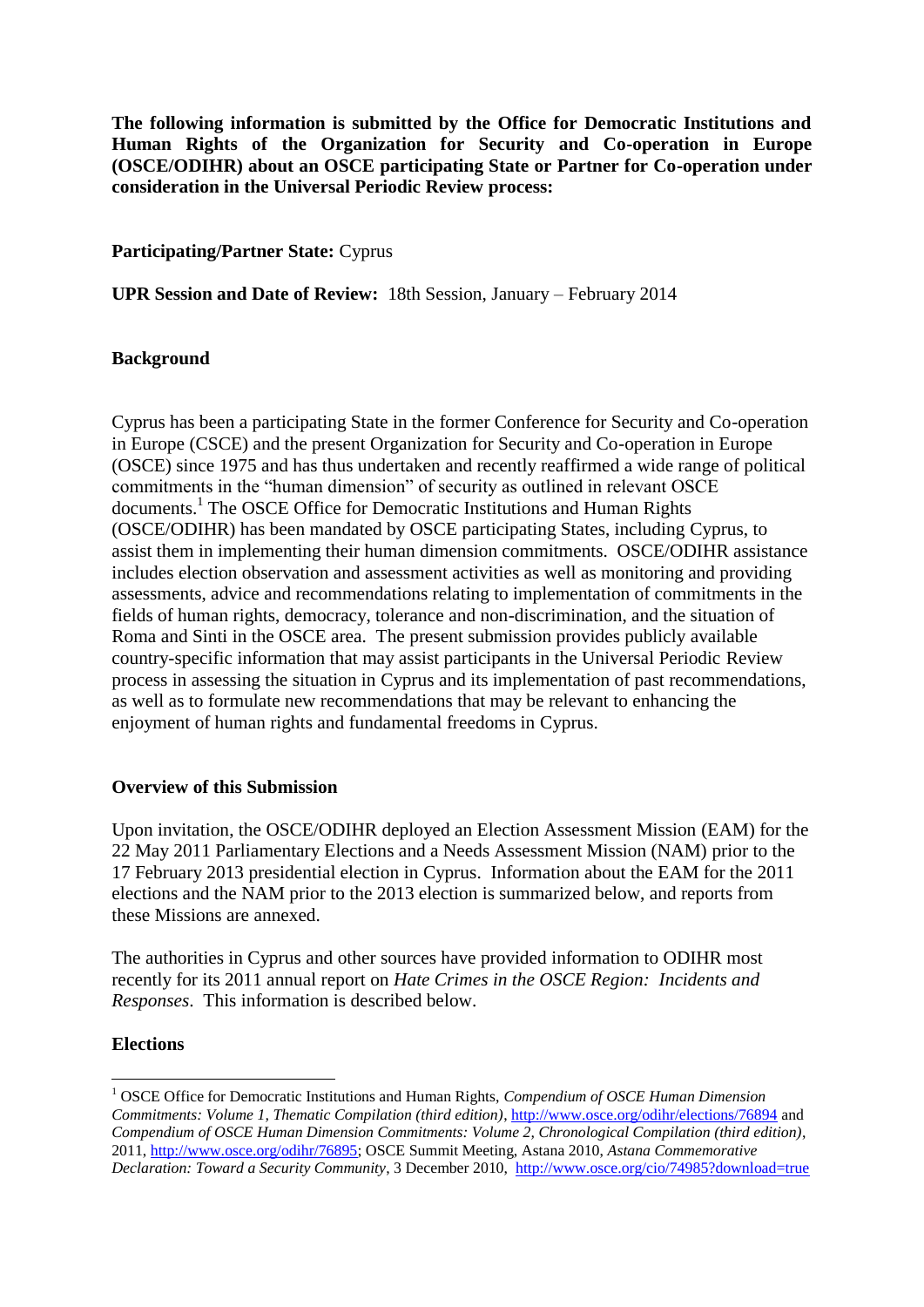# **Parliamentary Elections, 22 May 2011**

In accordance with OSCE commitments, the Permanent Mission of the Republic of Cyprus to the OSCE invited the OSCE/ODIHR to observe the 22 May 2011 elections to the House of Representatives (parliament). Based on the recommendation of a Needs Assessment Mission, ODIHR deployed an Election Assessment Mission (EAM). The EAM consisted of ten experts from eight participating States and stayed for a period of three weeks in the country. This was the first time that the OSCE/ODIHR has followed an election in Cyprus.

The report from this EAM noted that "*the elections took place in an environment characterized by respect for fundamental human rights and freedoms and a high degree of trust in the professionalism and impartiality of the election administration. Election stakeholders generally expressed confidence in the overall process." The full report, together with its recommendations, is annexed.<sup>2</sup>*

# **Presidential Election, 17 February 2013**

Following an invitation from the Permanent Mission of the Republic of Cyprus to the OSCE to observe the 17 February 2013 presidential election, the OSCE/ODIHR deployed a Needs Assessment Mission (NAM). The report noted *"full confidence of all of its interlocutors in the integrity of the electoral process and in the professionalism and impartiality of the election administration. No significant concerns were expressed relating to the respect for fundamental freedoms, transparency of the electoral process, candidate registration, and election day proceedings."* Based on its findings, the NAM did not recommend an election-related activity for this election. *The full report is annexed to this submission.<sup>3</sup>*

# **Legislation reviewed by ODIHR**

Upon request by authorities of a participating State, an OSCE field operation or another OSCE institution, the OSCE/ODIHR reviews draft or enacted legislation of OSCE participating States on topics relating to the human dimension of security for its conformity with OSCE commitments and other international standards. The legal reviews and opinions, often produced in co-operation with the Venice Commission of the Council of Europe, are available at [www.legislationline.org.](http://www.legislationline.org/) While some basic information about the constitutional system and legislation of Cyprus is available on [www.legislationline.org,](http://www.legislationline.org/) no requests for legislative reviews have been received from the Republic of Cyprus.

# **Tolerance and non-discrimination issues, including incidents of and responses to hate crime**

OSCE participating States have made a number of commitments to promote tolerance and non-discrimination and specifically to combat hate crime, and the OSCE/ODIHR supports states in their implementation of those commitments. As of 2011, 55 OSCE participating

<sup>2&</sup>lt;br><http://www.osce.org/odihr/elections/82242>

<sup>3</sup> <http://www.osce.org/odihr/98755>